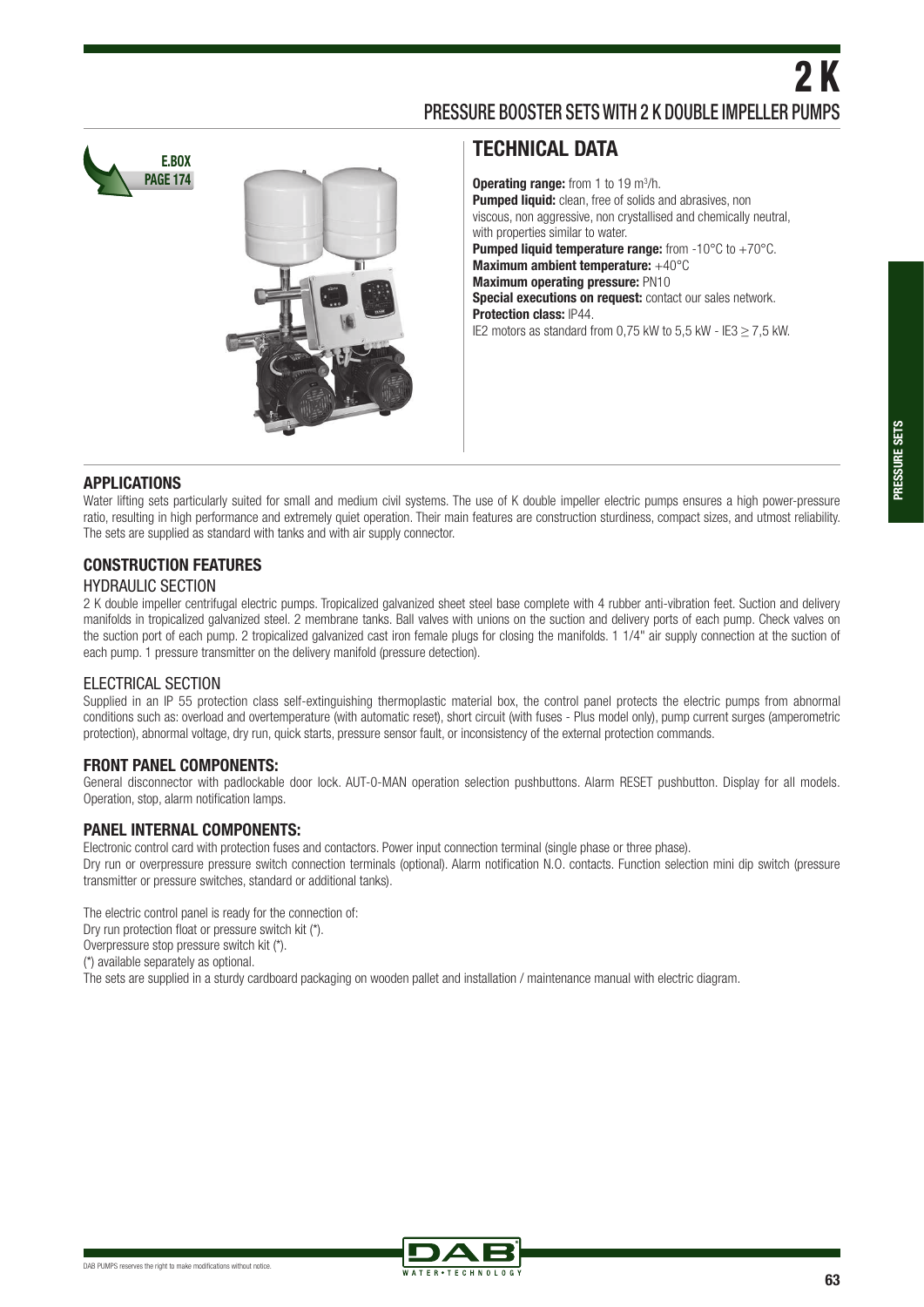# **MATERIALS**

| N.             | <b>PARTS</b>        | <b>MATERIALS</b>                                      | <b>MODELS</b>                                  |
|----------------|---------------------|-------------------------------------------------------|------------------------------------------------|
|                | PUMP BODY           | CAST IRON 200 UNI ISO 185                             |                                                |
| 3              | <b>SUPPORT</b>      | CAST IRON 200 UNI ISO 185                             |                                                |
| $\overline{4}$ | <b>IMPELLER</b>     | TECHNOPOLYMER A                                       | K 35/40; K 45/50; K 55/100                     |
|                |                     | <b>TECHNOPOLYMER B</b>                                | K 55/50; K 66/100; K 90/100                    |
| $\overline{7}$ | SHAFT<br>WITH ROTOR | AISI 416 STAINLESS STEEL<br>X12CRS13 UNI 6900/71      | K 35/40                                        |
|                |                     | AISI 303 STAINLESS STEEL<br>X10CRNIS 1089 UNI 6900/71 | K 45/50; K 55/50; K 55/100; K66/100; K 90/100  |
| 16             | MECHANICAL SEAL     | CARBON / CERAMIC                                      |                                                |
| 28             | GASKFT              | NBR RUBBER                                            | K 35/40; K 45/50; K 55/50                      |
|                |                     | <b>GUARNITAL</b>                                      | K 66/100; K 90/100                             |
| 34             | INTERMEDIATE DISC   | CAST IRON 200 UNI ISO 185                             | K 35/40; K 45/50; K 55/50; K 66/100; K 90/100; |

\* In contact with the liquid